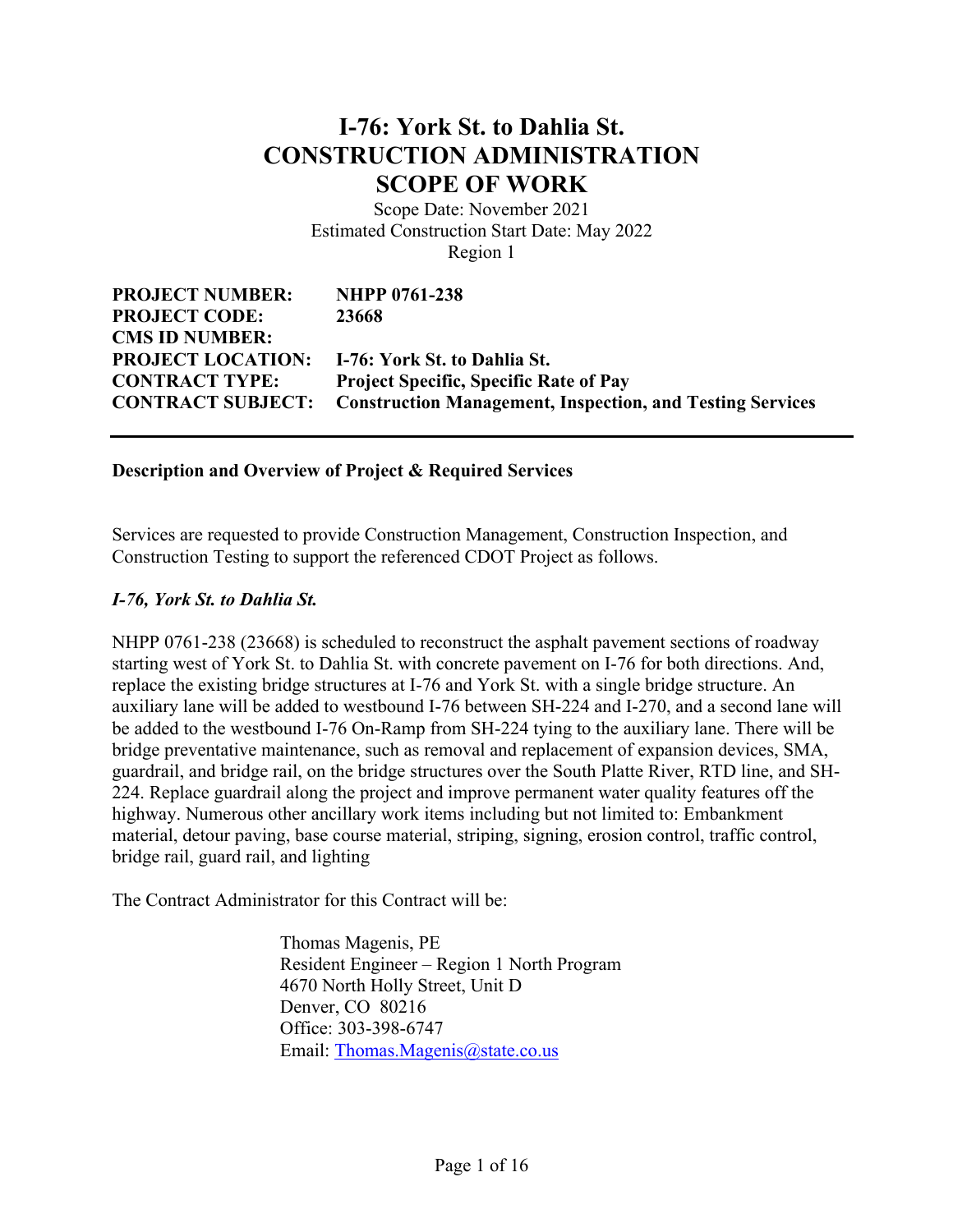Active Day to Day administration and monitoring of this contract will be delegated to the following CDOT employee:

> Edgar Balderrama, PE Project Engineer – Region 1 North Program 4670 North Holly Street, Unit D Denver, CO 80216 Office: 303-398-6756 Email: [Edgar.Balderrama@state.co.us](mailto:Edgar.Balderrama@state.co.us)

### **General Requirements**

This Scope of Work (SOW) has been carefully reviewed by the Department and reflects a plan of approach based on the known goals. The Consultant's analysis of the project goals, its evaluation of the work elements, and its formulation of the work plan, coupled with its understanding of and sensitivity to the key issues may produce new approaches or modifications to the project's work elements. Therefore, the Final Scope of Work for the project may change in some details to incorporate the Consultant's input. This work is located in Region 1 of the Colorado Department of Transportation.

The positions described herein are anticipated needs. The Department reserves the right to not utilize any of the positions listed if at the time of construction the Department has available resources to staff the project from within.

### **Definitions**

*Resident Engineer* - The CDOT Resident Engineer is responsible to the Region Program Engineer for the quality and successful completion of a transportation project. The Resident Engineer authorizes interim and final payments and all changes to the contracts for all Consultants and Contractors.

*Engineer* - The CDOT Project Engineer.

*Assistant Project Engineer* - The assistant to the CDOT Project Engineer. Responsible for assisting the CDOT Project Engineer and assisting in overseeing the Inspectors and Testers.

*Consultant* - The individual, firm, or corporation under contract by this agreement to perform construction services as outlined below.

*Consultant Professional Engineer* – The Consultant's Professional Engineer in responsible charge of Consultant services performed as described in this Contract. The Consultant's Professional Engineer must be licensed in the State of Colorado.

*Consultant Office Engineer* - The Consultant Office Engineer works under the responsible charge of the Consultant's Professional Engineer. The Consultant Office Engineer, if a Professional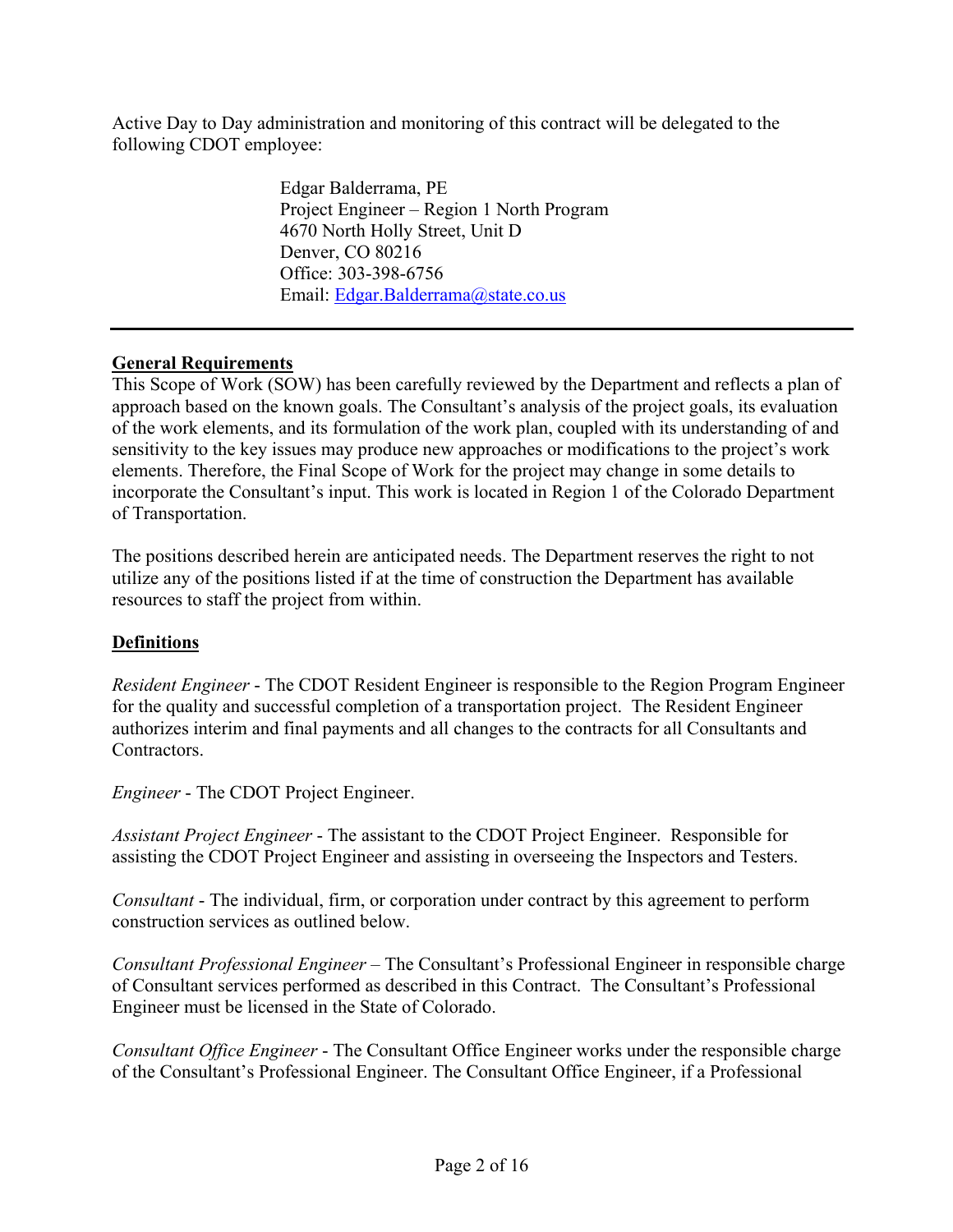Engineer licensed in the State of Colorado, may be the same person as the Consultant Professional Engineer.

*Consultant Senior Inspector* - Consultant employee who performs inspections of the Contractors work under the direction of the Assistant Project Engineer and the Project Engineer.

*Consultant Lead Materials Testing Technician* - Consultant employee who performs material testing and reviews documentation of the Contractors materials for Contract compliance under the direction of the Senior Consultant Inspector and the Project Engineer.

*Consultant Materials Testing Technician/Inspector* - Consultant employee who performs material testing of the Contractors materials and performs inspections of the Contractors work under the direction of the Consultant Lead Materials Testing Technician, Inspectors, and the Project Engineer.

*Consultant Scheduling Specialist* – Consultant employee who performs reviews of the Contractor's schedules and method statements under the direction of the Project Engineer and/or the Assistant Project Engineer.

*Consultant Safety Critical Engineer* – Consultant employee who performs reviews of the Contractor's safety critical operations as defined in the plans and under the direction of the Project Engineer and/or the Assistant Project Engineer. The Safety Critical Engineer must be licensed in the State of Colorado.

*Contractor* - The individual, firm, or corporation under contract with CDOT to construct the facility.

### **Initial Project Meeting**

The Consultant shall meet with CDOT project personnel to coordinate and schedule the required work prior to active construction. The Consultant shall complete all work in accordance with the approved schedule or as approved by the Engineer.

### **Work Duration**

The time for the work described in this scope of work covers the period from Notice to Proceed to November 1, 2024 or 90 days after Final Acceptance of the construction project, whichever is later. For portions of the project, night work will be required. Work will also be required during the day, on weekends, holidays, and/or on a split-shift basis. Workweeks may be in excess of or less than the standard 40-hour week. The number and types of personnel may be adjusted up or down to meet project workload. The Consultant shall meet with the CDOT Project Engineer if it is anticipated that Consultant services may not be required for a period exceeding one week. A procedure shall be agreed upon at the Initial Project meeting to resolve this issue.

Anticipated Construction Schedule: May 2022 to July 2024 (subject to change)

During construction, CDOT anticipates utilizing approximately: **1 Full Time - Consultant Office Engineer**,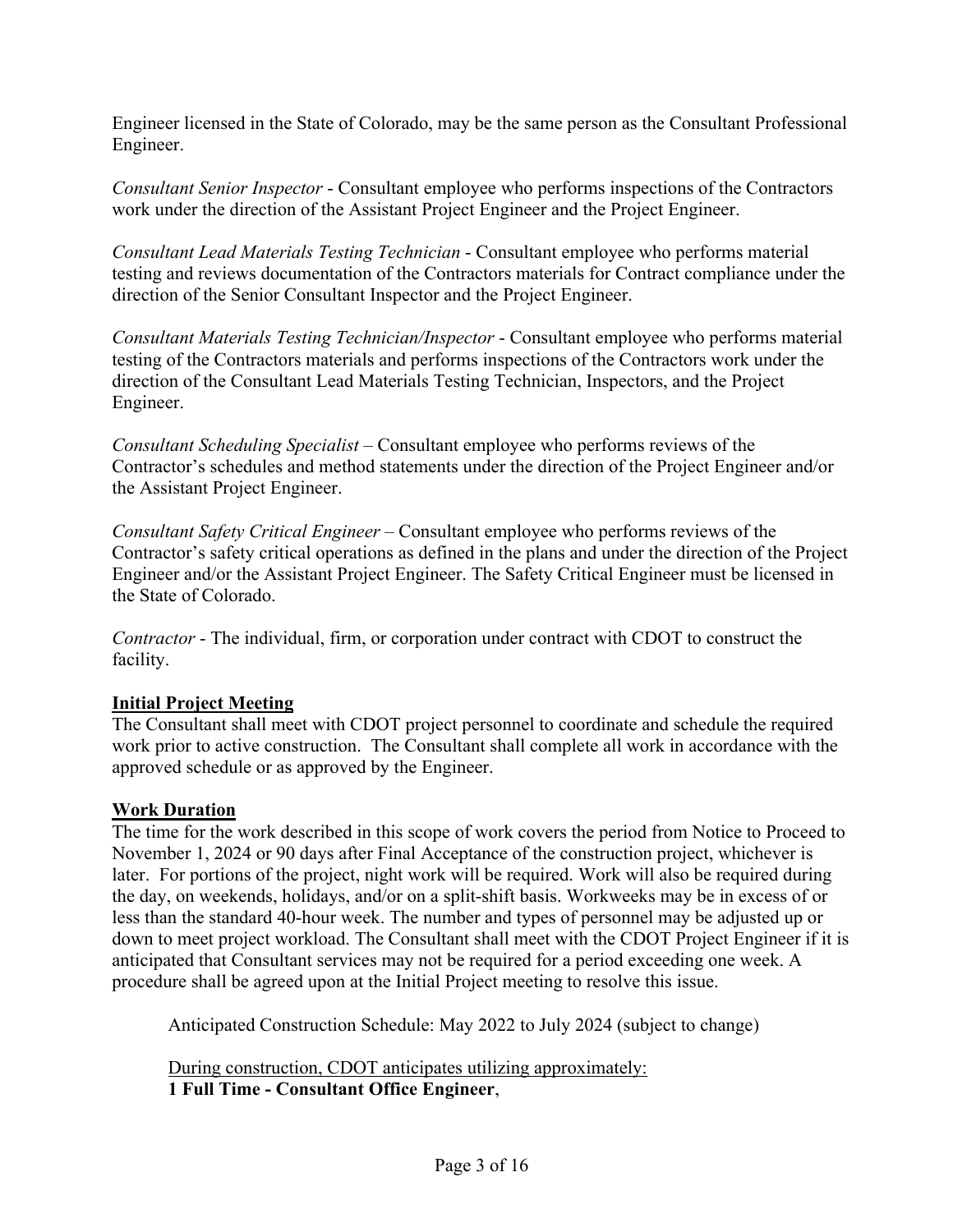**Full Time - Consultant Senior Inspector (Structural), Full Time - Consultant Lead Materials Testing Technician, Full Time - Consultant Materials Testing Technician/Inspector, Part Time - As needed Consultant Scheduling Specialist Part Time - As needed Consultant Safety Critical Engineer**

### **Conditions Applicable to all Consultant Personnel: Overtime / Travel Pay / Commute Miles**

Overtime hours are not allowable per State Fiscal Rules. Labor Hours will be billed to CDOT at the same rate as regular, non-overtime hours. Travel time will not be paid for travel to and from the project from permanent or temporary residences. Commuting mileage will only be paid for travel to and from the Consultants/Subconsultant's Front Range office. Mileage for travel while on the project will be paid for at the applicable State rate.

### **Authorization to Proceed**

Work shall not commence until the written Notice to Proceed is received by the consultant, and shall be completed in the time specified.

## **Routine Billing & Reporting**

The consultant shall provide the following on a regular basis:

- Monthly billing reports in formats suitable to the Engineer for all contract activities performed by Consultant personnel authorized to perform work on the project.
- Periodic reports and billings required by CDOT Procedural Directive 400.2.

The consultant shall bear all costs related to delay of construction when the Consultant fails to provide qualified personnel when required. The Consultant's monthly payments may be withheld for that portion of the work for which the consultant personnel fail to provide accurate and timely reporting.

### **Status of Contract**

The consultant shall monitor the fiscal status of the contract, and advise the CDOT Project Engineer of any potential need to supplement their contract. Failure to monitor contract status and provide timely notification may result in discontinuation of the Consultant's services. The invoice shall include monthly status reports per the consultant guidelines and shall include budget information.

## **Consultant Professional Engineer Requirements:**

The Consultant Professional Engineer shall be available during construction and will be utilized as needed to provide engineering guidance and oversight of the Consultant's employees. The number and types of personnel may be adjusted up or down to meet project workload and Contractor's schedule.

The Consultant Professional Engineer shall meet with the CDOT Project Engineer if it is anticipated that Consultant services may not be required for a period exceeding one week. A procedure will be agreed upon at the Initial Project meeting to address this issue.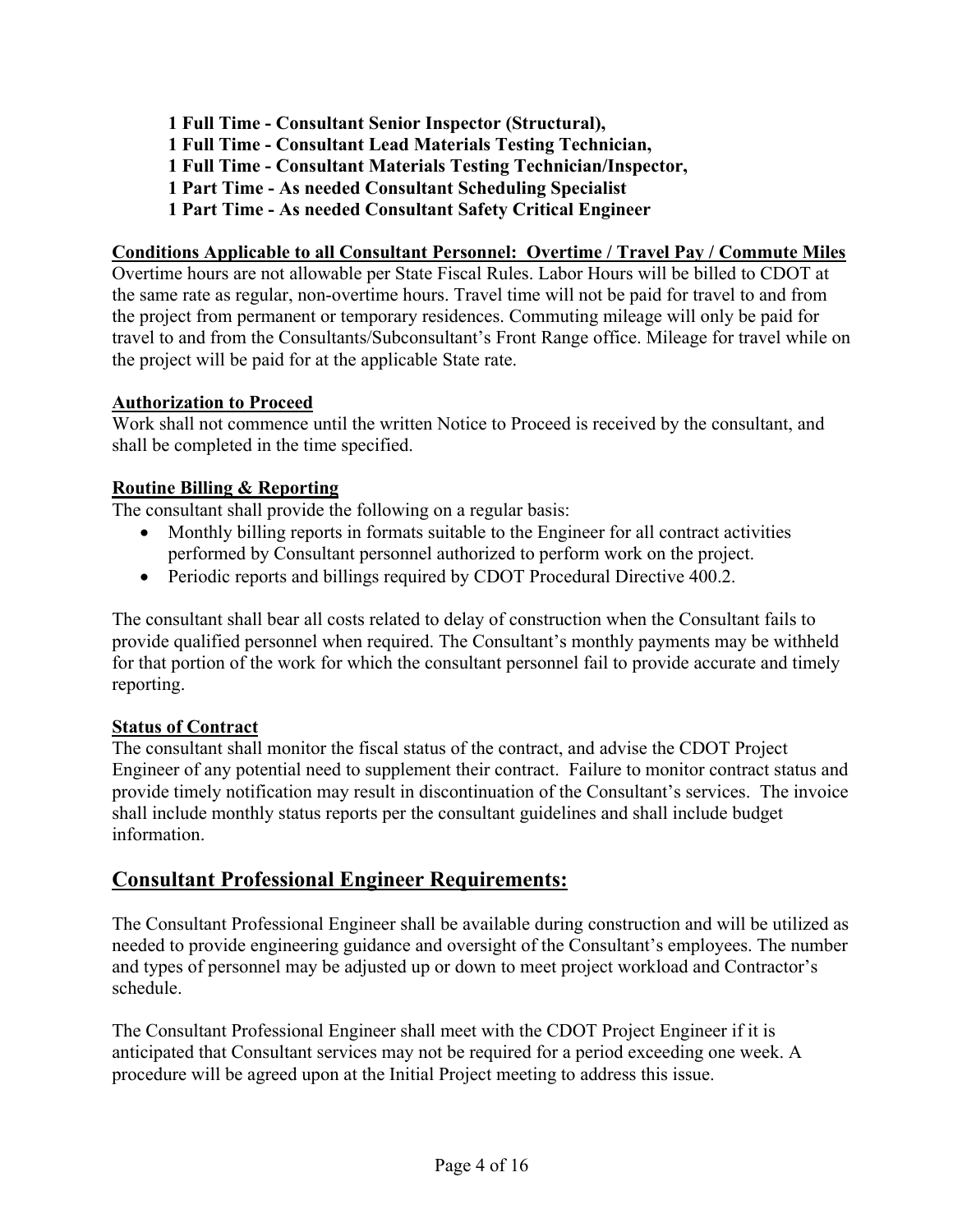## **Consultant Office Engineer Requirements:**

### **Project Standards**

The Consultant will provide support to the CDOT Project Engineer through assignment of personnel to construction management. He or she shall be either a Colorado Registered Professional Engineer or non-licensed individual with demonstrable construction administration experience. A non-licensed individual shall be under the direct supervision of a consultant Professional Engineer.

## **Required Experience**

The Consultant Office Engineer shall demonstrate experience in the following:

- CDOT Contract Specifications (Emphasis in Section 100)
- Dispute Resolution Process
- Contract Modification Order Process
- Writing Speed Memos
- SiteManager
- Submittal Reviews
- Budget Tracking
- Project Management

## **General Work Description**

The Consultant Office Engineer shall provide support to the CDOT project staff through assignment of personnel to assist with project management and inspection responsibilities. This position is primarily an "Office Engineer". Responsibilities include but are not limited to:

Assist the CDOT PE and Construction Engineering Staff in the following Construction activities:

- Assist Project Engineer with coordination of all construction contract activities, assist in the supervision of other project staff and assignment of duties and responsibilities;
- Review, give comments, and acknowledge completeness of required submittals resulting from but not limited to:
	- o CDOT 205 Permit to Sublet
	- o Method of Handling Traffic
	- o Progress Schedule
	- o Method Statements
	- o All EEO Requirements
	- o Materials mix designs
	- o Shop and Working Drawings
	- o Permits
	- o EEO, DBE, OJT and other miscellaneous similar documents
	- o Project Safety Management Plan and implementation
	- o All Erosion Control SWMP documentation, reporting, inspections, etc.
- Prepare inspection documentation for development of progress payments for the contractor in accordance with prescribed procedures;
- Standing Dispute Resolution Board participation and/or facilitation;
- Maintaining of project files, project diaries and time counts;
- Prepare periodic reports and billings required by CDOT Procedural Directive 400.2;
- Monitor contractor payroll compliance;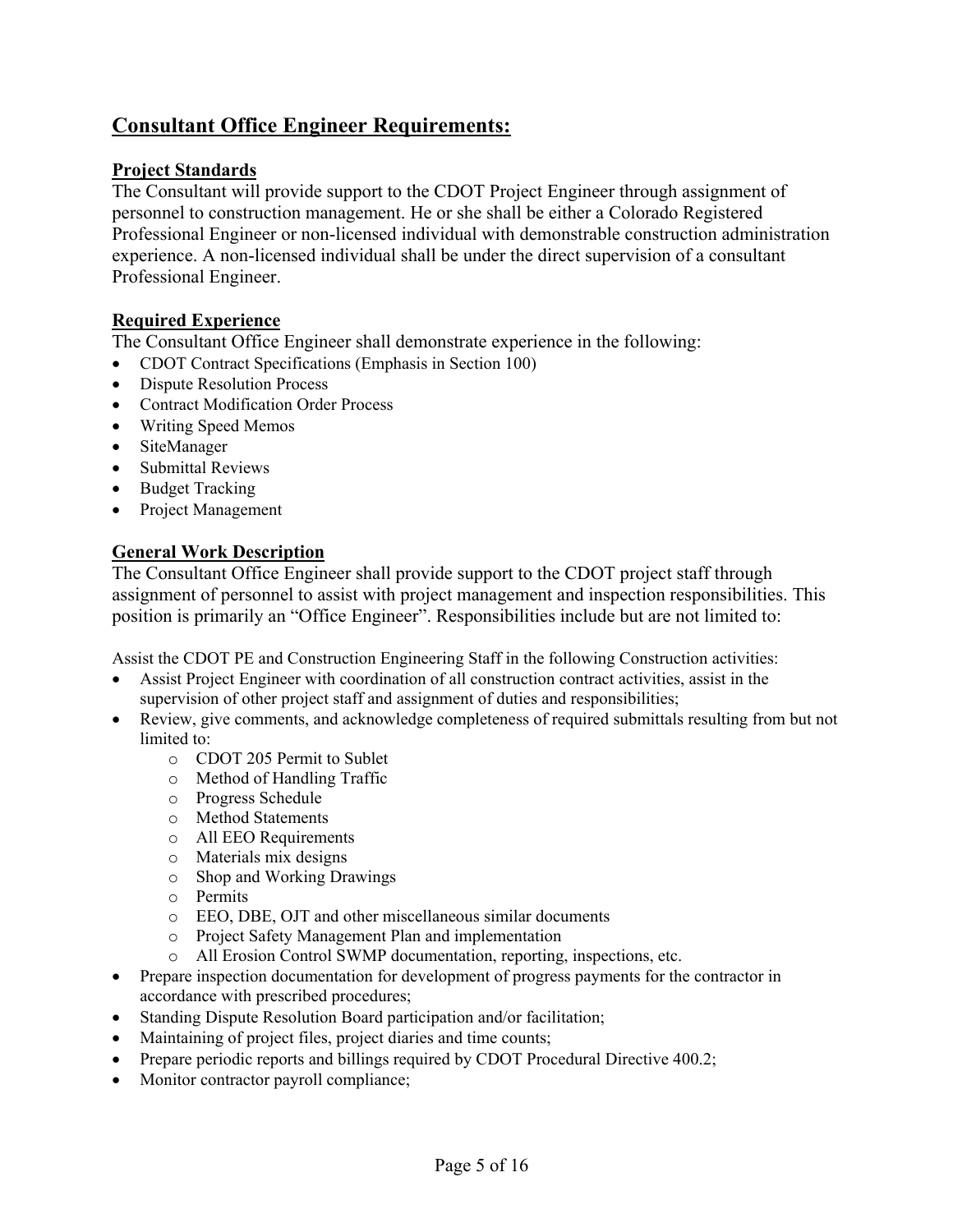- Participate in and ability to facilitate (as necessary) weekly progress meetings with contractor, subcontractors, utilities and other interested parties;
- Secure project documentation from the contractor;
- Anticipate project problems and propose solutions to CDOT Project Engineer;
- Review drawings and data submitted by the construction contractor and suppliers for conformance with the intent of the specifications;
- Obtain concurrence as needed from the CDOT Project Engineer and keep relative documentation for project records;
- Communicate with adjacent landowners and other project stakeholders as required to resolve issues that arise due to construction;
- Monitor compliance with and take appropriate action to preserve safety on the project for all workers and traveling public in accordance with Method of Handling Traffic (MHT);
- Notify contractors and CDOT Project Engineer of non-compliance with the contract plans and specifications;
- Prepare punch lists of uncompleted work, non-conformance reports, and deficiency notices;
- Prepare responses to contractors' and suppliers' requests for information, submittals, change notices, claims, and correspondence;
- Prepare and transmit updates of construction activities to the CDOT Public Information Office;
- Change Orders/MCR discussions with: Contractor, Area Engineer, RE, Specialties as necessary. Also write CMO and justification letter, prepare package with attachments, price justification/negotiation, form 90, etc.
- Ability to prepare responses to contractors' and suppliers' requests for information, submittals, change notices, claims, and correspondence;
- Monitor Contract Time Count
- Assist and/or prepare entirely partial monthly payment Estimates
- Review/Monitor Schedule (baseline, updates and narrative reviews)
- Budget: track all project financial information, notify RE of any/all budgetary concerns, financial tracking form 65's monthly and with each CMO/MCR
- Weekly meetings (agendas, minutes, preparation, facilitation, etc...)
- Pre-con meetings (agendas, minutes, distribution, preparation, facilitation, etc...)
- Review inspectors work (diaries, 266's, DWR's, calculations, spreadsheets, etc...)
- Respond to citizen complaints and CDOT PR office
- Participate in Traffic Control Reviews
- Prepare complete and accurate DWR's/266's
- SiteManager (all pay items, CMO's/MCRs, time count, diaries, stockpiled materials tracking and payment, monthly pay estimates, overs/unders.)
- Review inspectors work (diaries, 266's, DWR's, calculations, spreadsheets, etc...)
- Erosion control management and oversight, bi-weekly reviews, post-storm event reviews, MARs
- Submittal review and approve and forward to specialties as appropriate for review/approval
- Complete 11"x 17" as-constructed drawings of work completed by the Contractor, including final pay quantities.
- Assist in determining final pay quantities with appropriate supporting documentation and checks.
- Perform miscellaneous project-related duties as requested by the CDOT Project Engineer.

#### **Labor, Materials, Vehicles & Equipment**

The Consultant shall provide the Consultant Office Engineer with the following:

- A suitable vehicle equipped with at least one (1) flashing, oscillating, or rotating amber beacon that shall be visible a minimum of five hundred (500) feet in normal sunlight.
- A cellular smart phone.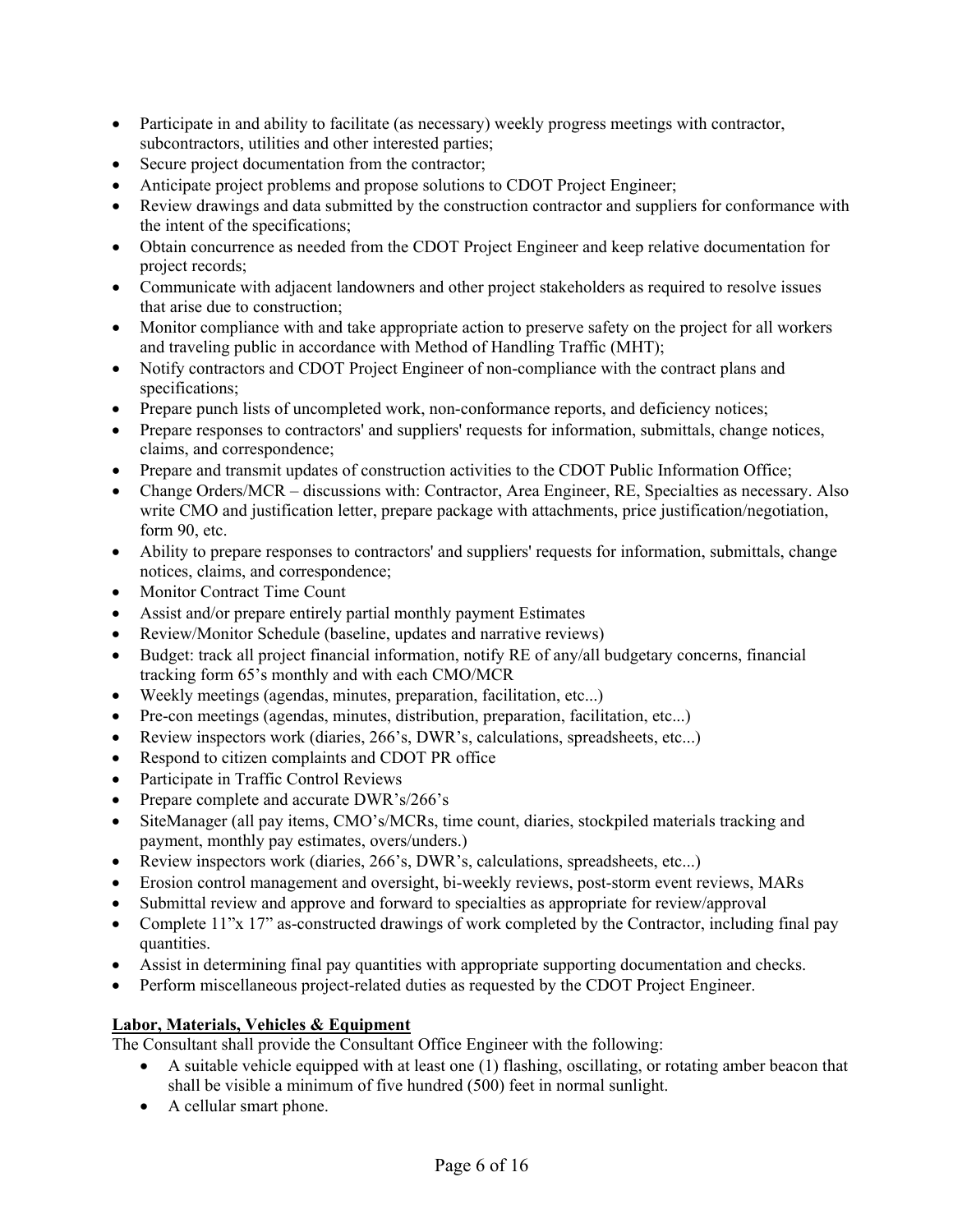- A state-of-the-art computer with networking capability sufficient for accessing internet email through a project-supplied internet-service provider. Each computer shall be loaded with MS Office software (Office 365), including MS Word and MS Excel at a minimum. Ability to utilize Google Chrome and its applications, such as Google Drive. Computers shall be capable of running current CDOT software, including Asphalt '03, Voids '03, Site Manager, etc.
- Miscellaneous equipment (calculator, office supplies, safety equipment, etc.) required to perform the work (ASTM Certified Work Boots, ANSI Certified Hardhat (Z89.1 stamp and be High Visibility), Safety Glasses (Z87 stamp on the glasses/goggles) and Approved Safety Vest. (Meeting or exceeding ISEA for Class 3), including all applicable manuals.
- CDOT will provide a field-office space.

Personnel qualifications, staffing level, and number and types of vehicles shall be subject to the approval of the Engineer. The Consultant shall assign personnel for the duration of the Contract unless otherwise approved by the Engineer. Employees required to operate vehicles must possess and maintain a valid State of Colorado driver's license. The Consultant Office Engineer(s) permanently assigned to a project shall be competent in road and bridge construction and be thoroughly familiar with CDOT specifications, manuals, forms, and documentation requirements including SiteManager. The level of qualification provided shall be as requested and approved by the CDOT Resident Engineer. The qualifications for the level(s) shall be commensurate to experience, and are as follows:

1. Consultant Office Engineer – Ten (10) or more years of experience in highway construction project administration with a minimum of five (5) or more years of supervision of consultant inspectors and testers.

A copy of work experience shall be provided to the CDOT Project Engineer before work begins. Personnel provided by the Consultant who do not meet all the specified requirements, or who fail to perform their work in an acceptable manner, shall be removed from the project when determined and directed by the CDOT Project Engineer.

#### **Documentation**

Maintain a daily diary for each day they perform work on the project. He/she shall use CDOT's automated Form 103a - Project Diary unless otherwise directed by the Engineer. The contents of the diary shall be brief and accurate statements of progress and conditions encountered during the prosecution of the work, and sketches as needed for clarification and documentation. Editorial comments are not to be incorporated in the diaries or on any written correspondence applicable to the project. A copy of the daily diary shall be available to the CDOT Project Engineer at the end of each workday and a copy shall be filed in the project records within one working day of its date.

## **Consultant Senior Inspector Requirements (Structural):**

### **Required Experience**

The Senior Inspector (Structural) shall demonstrate experience in the following:

- CDOT Contract Specifications (Emphasis in Section 500 and 600)
- Structural Plan Reading Proficiency
- Safety Critical Work
- Excavations
- Deep foundations
- Knowledge of Contractor Construction Methods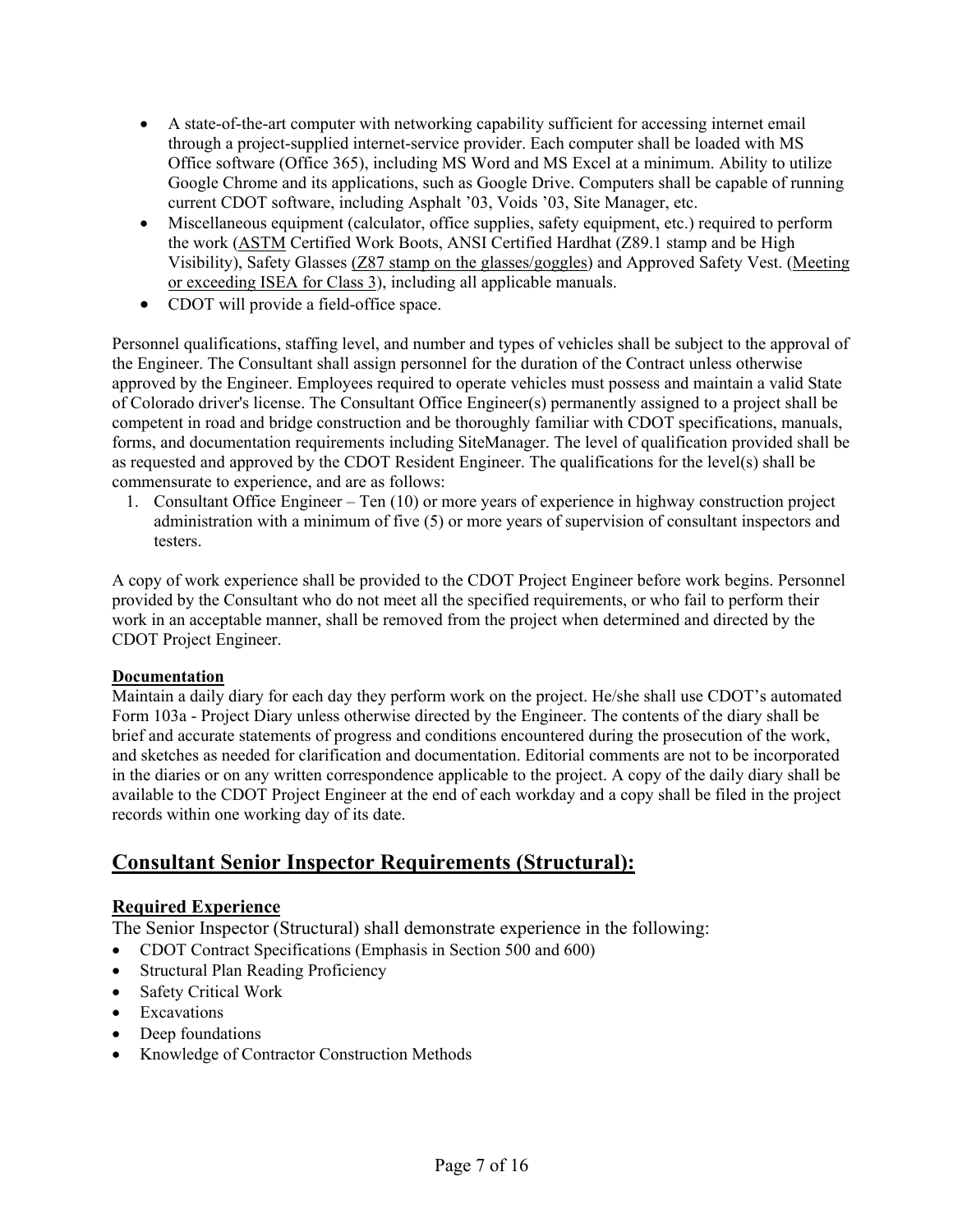## **General Work Description**

The Consultant Senior Inspector shall provide support to the CDOT project staff through assignment of personnel to assist with project management and inspection responsibilities. Responsibilities include but are not limited to:

Assist the CDOT Project Engineer and Construction Engineering Staff in the following Construction activities:

- Coordination of all construction contract activities as assigned by PE;
- Lead, guide and coordinate all inspection activities and oversee, monitor and provide OA on other inspectors and testers work product related to all structural work for the project;
- Review, give comments, and acknowledge completeness of required submittals resulting from but not limited to:
	- o CDOT 205 Permit to Sublet
	- o Method of Handling Traffic
	- o Progress Schedule
	- o Method Statements
	- o Misc. required project plans (e.g. Safety, EEO, Environmental
	- o All EEO Requirements
- Prepare inspection documentation for development of progress payments for the contractor in accordance with prescribed procedures, review and approve inspection documentation from other inspectors;
- Assist in maintaining of project files, project diaries and time counts;
- Monitor contractor payroll compliance;
- Participate in and ability to facilitate (as needed) weekly progress meetings with contractor, subcontractors, utilities and other project stakeholders;
- Secure project documentation from the contractor;
- Anticipate project problems and propose solutions to CDOT Project Engineer;
- Review drawings and data submitted by the construction contractor and suppliers for conformance with the intent of the specifications;
- Obtain concurrence as needed from the CDOT Project Engineer and keep relative documentation for project records;
- Communicate with adjacent landowners as required to resolve issues that arise due to construction;
- Monitor compliance with and take appropriate action to preserve safety on the project for all workers and traveling public in accordance with Method of Handling Traffic (MHT);
- Monitor compliance with and take appropriate action for all required project permits, including but not limited to: CDPS, MS4, Construction Dewatering, etc.;
- Act as Project lead on Storm Water Erosion Control, act as CDOT designated ECS on Project, perform maintain in CDOT CARL computer system and maintain all SWMP notebooks;
- Notify contractors and CDOT Project Engineer of non-compliance with the contract plans and specifications;
- Prepare punch lists of uncompleted work, non-conformance reports, and deficiency notices;
- Ability to prepare and transmit construction activity updates to the CDOT Public Information Office;
- Perform miscellaneous project-related duties as requested by the CDOT Project Engineer.
- Conduct 280 Interviews in accordance with Davis-Bacon Requirements
- Plan and Spec Interpretation (communications with: designers, bridge, utilities, ROW, Traffic, etc...)
- CDOT to Contractor correspondence (letters, 105's...)
- Project Diary/Weather
- Individual diary
- Payrolls/OJT/DBE/Specialized reporting like (1405's, Faster, ARRA, etc...)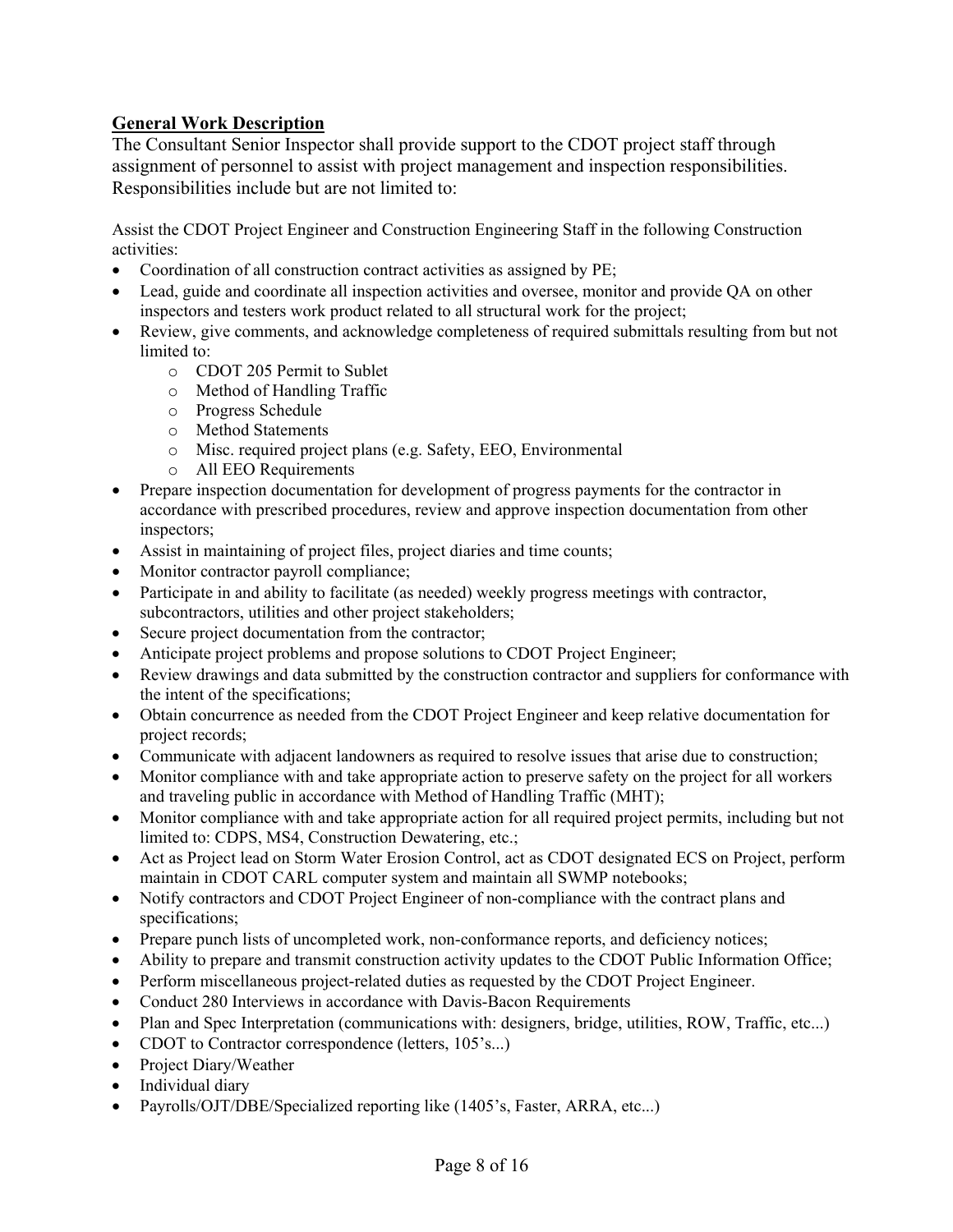- Form 7's/TC and daily hourly pay items
- Form  $10's$ /FA/CMO/MCR
- Traffic Control management, oversight, review and approve MHT's
- Prepare complete and accurate DWR's/266's
- SiteManager (all pay items, CMO's/MCRs, time count, diaries, stockpiled materials tracking and payment, monthly pay estimates, overs/unders.)
- Review inspectors work (diaries, 266's, DWR's, calculations, spreadsheets, etc...)
- Erosion control management and oversight, bi-weekly reviews, post-storm event reviews, MARs
- Submittal review and approve and forward to specialties as appropriate for review/approval
- Perform miscellaneous project-related duties as requested by the CDOT Project Engineer.

#### **Labor, Materials, Vehicles & Equipment**

The Consultant shall provide the Consultant Senior Inspector with the following:

- A suitable vehicle equipped with at least one (1) flashing, oscillating, or rotating amber beacon that shall be visible a minimum of five hundred (500) feet in normal sunlight.
- Consultant Senior Inspector's vehicle shall be equipped with an electronic distance-measuring device, accurate to within +/- 5 feet per mile.
- A cellular smart phone.
- A state-of-the-art computer with networking capability sufficient for accessing internet email through a project-supplied internet-service provider. Each computer shall be loaded with MS Office software (Office 365), including MS Word and MS Excel at a minimum. Ability to utilize Google Chrome and its applications, such as Google Drive. Computers shall be capable of running current CDOT software, including Asphalt '03, Voids '03, Site Manager, etc.
- Miscellaneous equipment (calculator, office supplies, safety equipment, etc.) required to perform the work (ASTM Certified Work Boots, ANSI Certified Hardhat (Z89.1 stamp and be High Visibility), Safety Glasses (Z87 stamp on the glasses/goggles) and Approved Safety Vest. (Meeting or exceeding ISEA for Class 3), including all applicable manuals.
- CDOT will provide a field-office space.

Personnel qualifications, staffing level, and number and types of vehicles shall be subject to the approval of the Engineer. The Consultant shall assign personnel for the duration of the Contract unless otherwise approved by the Engineer. Employees required to operate vehicles must possess and maintain a valid State of Colorado driver's license. The Consultant Senior Inspector(s) permanently assigned to a project shall be competent in road and bridge construction and be thoroughly familiar with CDOT specifications, manuals, forms, and documentation requirements including SiteManager. The level of qualification provided shall be as requested and approved by the CDOT Resident Engineer. The qualifications for the level(s) shall be commensurate to experience, and are as follows:

2. Consultant Senior Inspector (Structural) – Five (5) or more years of experience specifically related to bridge construction or a minimum construction of three (3) new bridge structures.

A copy of work experience shall be provided to the CDOT Project Engineer before work begins. Personnel provided by the Consultant who do not meet all of the specified requirements, or who fail to perform their work in an acceptable manner, shall be removed from the project when determined and directed by the CDOT Project Engineer.

#### **Documentation**

Maintain a daily diary for each day they perform work on the project. He/she shall use CDOT's automated Form 103a - Project Diary unless otherwise directed by the Engineer. The contents of the diary shall be brief and accurate statements of progress and conditions encountered during the prosecution of the work, and sketches as needed for clarification and documentation. Editorial comments are not to be incorporated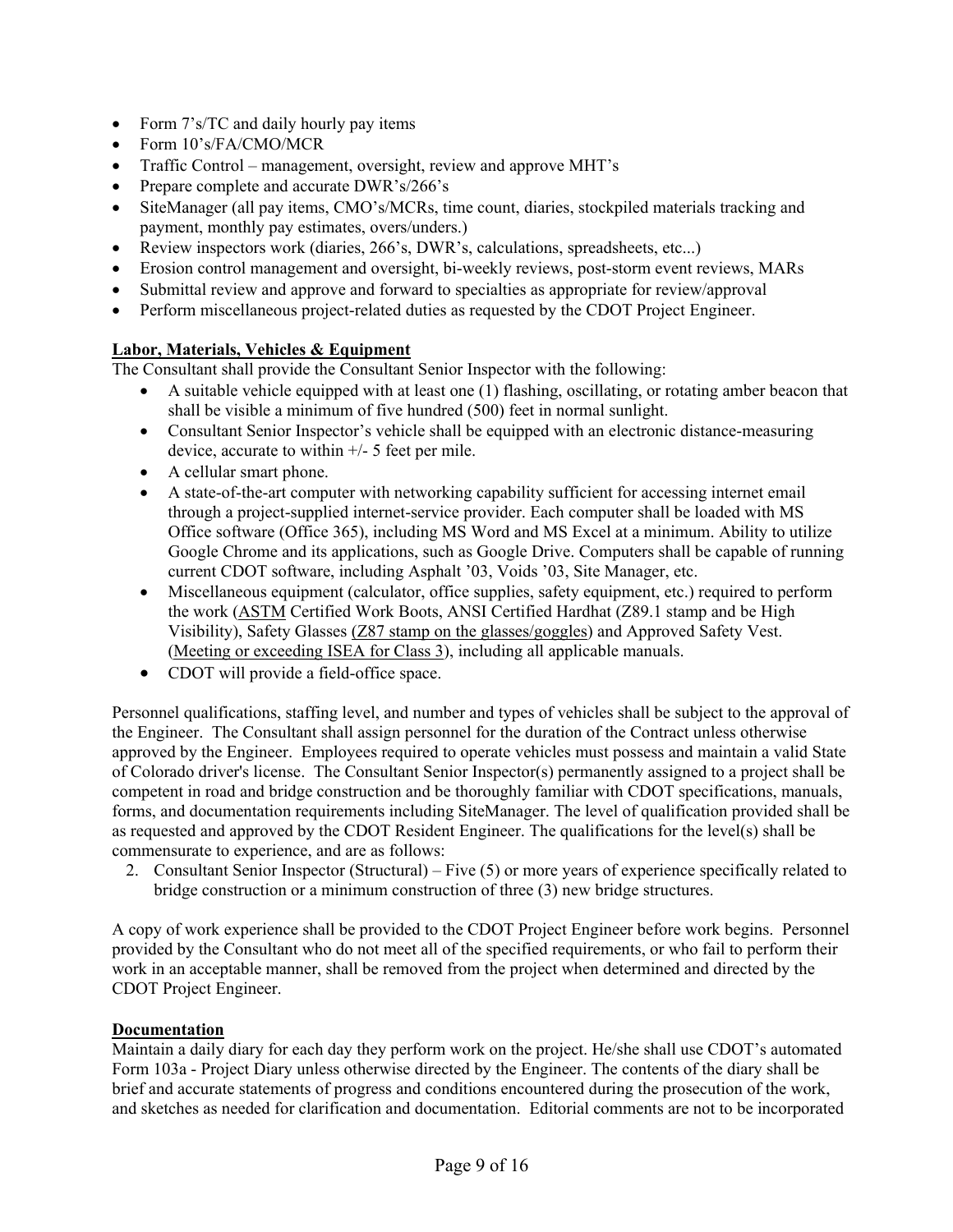in the diaries or on any written correspondence applicable to the project. A copy of the daily diary shall be available to the CDOT Project Engineer at the end of each workday and a copy shall be filed in the project records within one working day of its date.

## **Consultant Lead Materials Testing Technician (LMTT) and Materials Testing Technician/Inspector (MTTI) Requirements:**

### **Required Experience**

The Lead Materials Testing Technician (LMTT) shall demonstrate experience in the following:

- CDOT Processes
- SiteManager/LIMS
- Concrete, soil, and asphalt (sampling, testing, and documenting)

The Materials Testing Technician/Inspector (MTTI) shall demonstrate experience in the following:

- CDOT Processes or Heavy Civil Construction
- Concrete, soil, and asphalt (sampling, testing, and documenting)

It is expected that the MTT/Inspector will be assisting with inspections for approximately 25 to 50 percent of the time when low volume/frequency testing is occurring. Inspection duties will be as a supporting role to the senior inspectors and under their supervision.

### **Project Standards**

All sampling, testing, inspection, and documentation shall be in accordance with the Colorado Department of Transportation (CDOT) Construction Manual, Field Materials Manual, CDOT M&S Standards, and applicable Project and Standard Special Provisions in the construction project contract and the applicable CDOT Standard Specifications for Road and Bridge Construction. The applicable CDOT Manual shall be the one currently in use when the construction project is advertised.

If the required method is not described in the CDOT Field Materials Manual, the required work shall be completed in accordance with:

1. AASHTO Standard Specifications for Transportation Materials and Methods of Sampling and Testing (as revised and supplemented), or

2. The ASTM Standards and Tentatives, in this order.

Proposed work procedures shall be coordinated with the CDOT Project Engineer prior to the start of work.

### **General Work Description**

The Consultant LMTT and MTTI shall sample, test, and document all materials incorporated into the project. This includes materials delivered to the project that are listed in the Summary of Approximate Quantities or referred to in the Plans and Specifications. The number of tests required shall be in accordance with the Schedule in the Field Materials Manual. Additional quantities may be added by Contract Modification Order, or plan approximate quantities may be increased or decreased. The LMTT and MTTI, the Consultant Project Manager, and CDOT's Project Engineer will review project quantities on a weekly basis to ensure that sufficient tests have been performed for all material placed to date. The LMTT will set-up and maintain all materials books and LIMS documentation. At project completion, a registered P.E. will sign the final form #250 for the LMTT's work. The consultant shall also provide any other project-related services requested by the CDOT Project Engineer.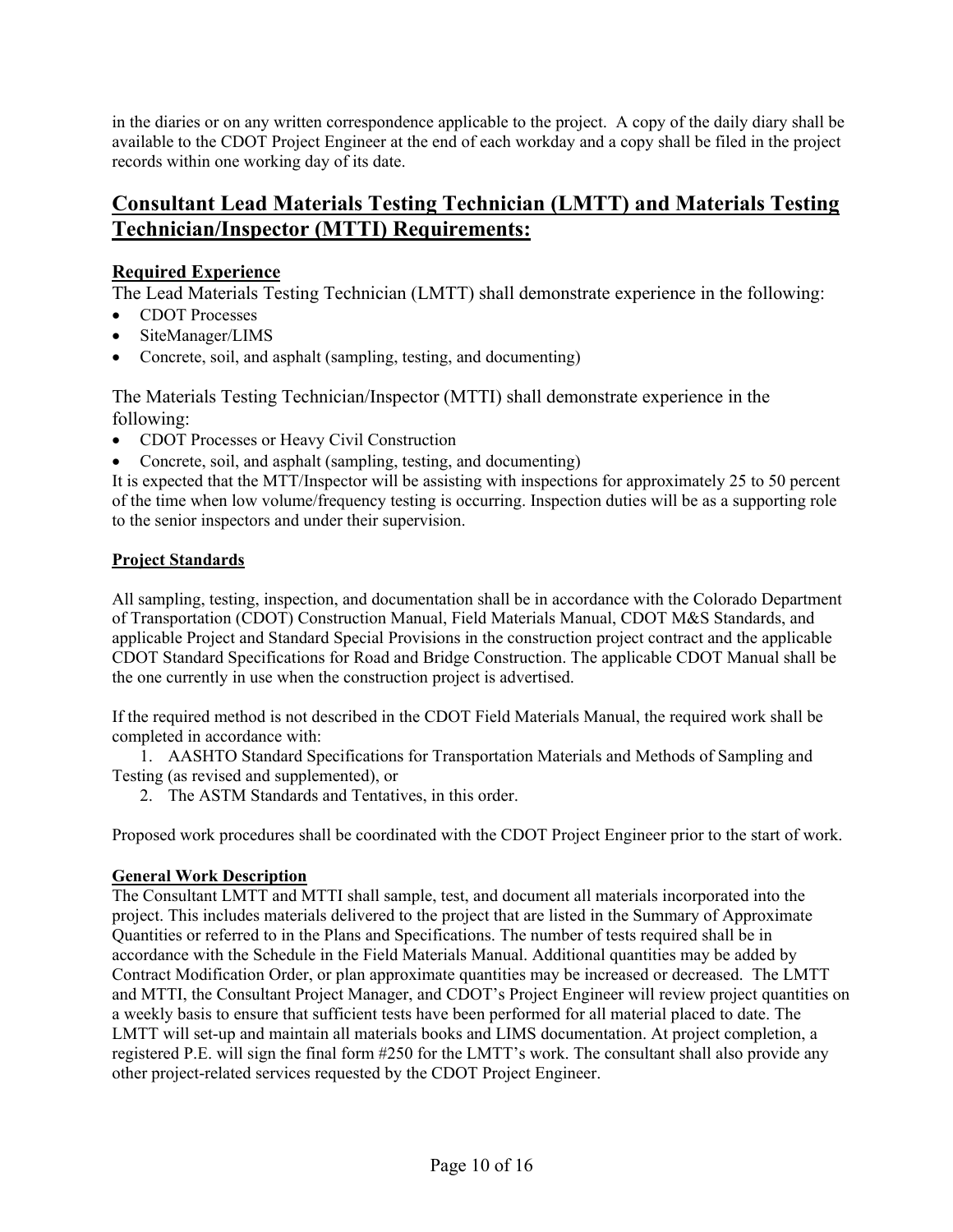LMTT will have the lead role with regards to testing needs shall supervise and assign the MTTI testing duties.

Testing of materials that are specifically designated to be pre-inspected or pre-tested by this or any other Department of Transportation will remain the responsibility of CDOT. The LMTT or MTTI shall document and transport samples of any and all materials to the CDOT Region or Central Laboratory that are required to be tested by CDOT, regardless of pre-inspection or pre-testing responsibilities. The items and test frequencies of CDOT tested materials shall be in accordance with the column titled "Central Laboratory" in the Schedule in the Field Materials Manual.

The Consultant shall follow the requirements of CP-16 to meet, coordinate and schedule the required work with the Project Engineer, Resident Engineer, and Residency Head Tester. The consultant shall complete all work in accordance with their approved schedule. The consultant materials testing evaluation form shall be completed by the CDOT Project Engineer or Resident Engineer and head tester, and distributed as described in CP-16. The project Engineer shall forward a copy of the completed Pre-Testing Meeting Agenda for Consultant Materials Testing to the Region Materials Engineer.

The Consultant Lead Materials Testing Technician shall be have knowledge of LIMS and shall be thoroughly familiar with CDOT Forms and documentation requirements and have had LIMS training in Site Manager with the ability to enter all materials documentation into Site Manager LIMS program.

The consultant shall sample, test and inspect those specified materials utilized in construction. Other services may be requested in writing by the Project Engineer. Test results and inspection observations shall be documented by the consultant and approved by the Project Engineer in accordance with the references cited above in Project Standards. The materials tester will be responsible for materials sampling, testing, and documentation as directed by the Project Engineer to supplement the project testing staff during peak periods. The materials tester needs to be certified to perform the project sampling and testing in accordance with CDOT requirements. These requirements typically include the following certifications: CDOT Field Tester Certification, LIMS, CAPA levels A&B, ACI field I, and WAQTC, and nuclear gauge operation.

In addition to the tasks identified in **Consultant Materials Lead Testing Technician and Materials Testing Technician/Inspector Requirements**, the MLTT and MTTI shall assist the Project Engineer in performance of construction inspection activities and other project-related activities, as directed by the Project Engineer, when they are not required to perform materials testing related activities. Inspection responsibilities may include but are not limited to those identified in the **Consultant Inspector Requirements** above.

#### **Labor, Materials, Vehicles & Equipment**

The Consultant shall furnish the Consultant LMTT and MTTI with the following:

- **Consultant shall provide laboratory facilities for Asphalt Ignition Burn-Off testing and Concrete Compression testing. These facilities shall be separate from the CDOT-supplied Class II field laboratory facilities and shall be located off the construction site, at a permanent materials-testing laboratory facility. Compensation for this equipment and testing will not be paid separately but shall be included in the hourly cost of the LMTT and MTTI assigned to the project.**
- A suitable vehicle equipped with at least one (1) flashing, oscillating, or rotating amber beacon that shall be visible a minimum of five hundred (500) feet in normal sunlight.
- A cellular smart phone.
- A state-of-the-art computer with networking capability sufficient for accessing internet email through a project-supplied internet-service provider. This computer shall be loaded with MS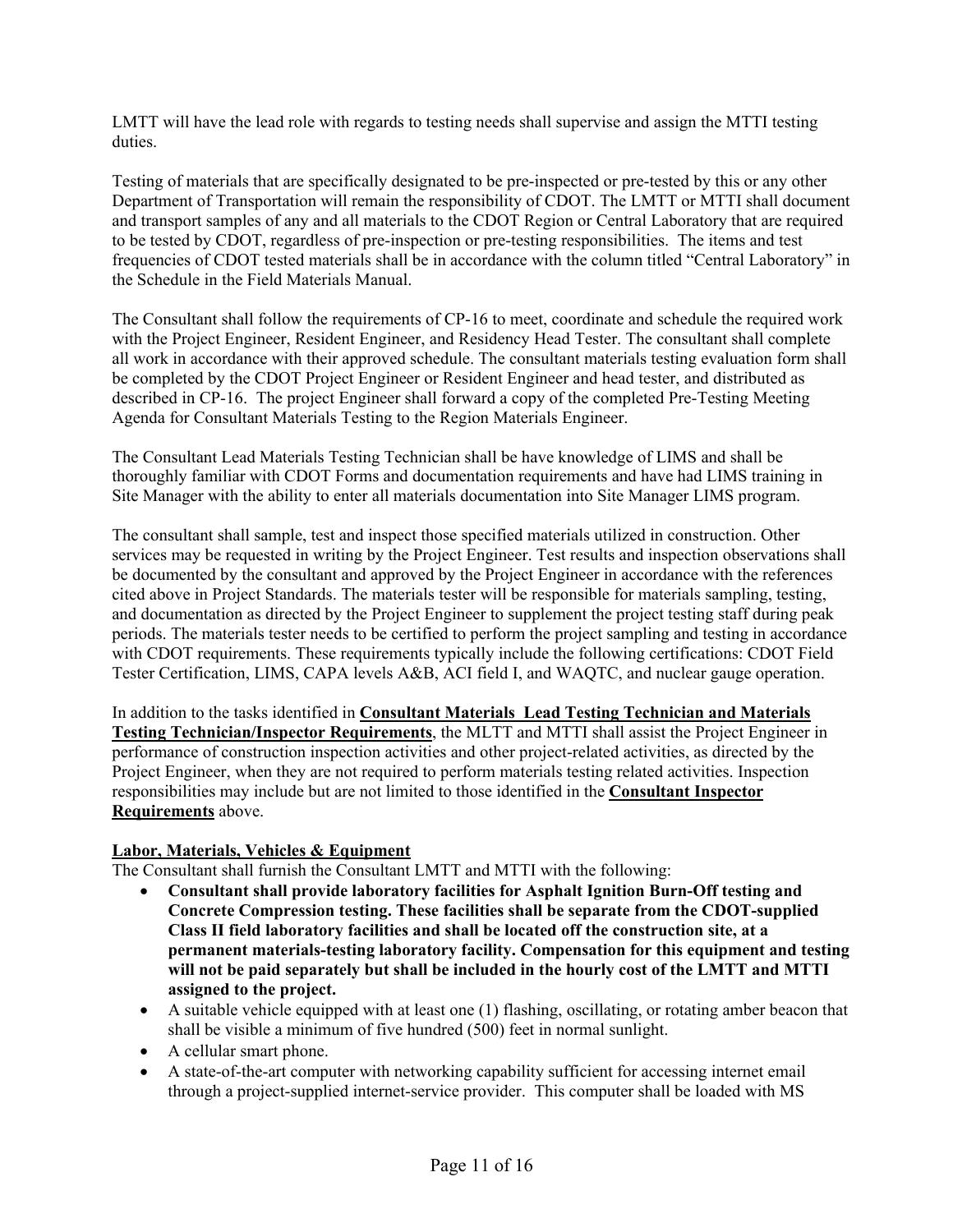Office software (2003 version or later), including MS Word and MS Excel at a minimum. Ability to utilize Google Chrome and its applications, such as Google Drive. This computer shall be capable of running current CDOT software, including Asphalt '03, Voids '03, Site Manager LIMS, etc. This computer shall be connected or networked to the Consultant-supplied main project printer/scanner described above, or shall be provided with a separate stand-alone printer.

- Miscellaneous equipment (calculator, office supplies, safety equipment, etc.) required to perform the work (ASTM Certified Work Boots, ANSI Certified Hardhat (Z89.1 stamp and be High Visibility), Safety Glasses (Z87 stamp on the glasses/goggles) and Approved Safety Vest. (Meeting or exceeding ISEA for Class 3) including all applicable manuals.
- CDOT will provide a Class II field laboratory and any required traffic control.

The following equipment shall be furnished along with the LMTT and MTTI for each project in sufficient quantity and in good working order (with current calibration) to ensure accurate performance of all work required in a timely manner. Such equipment and supplies shall remain the property of the consultant.

- Nuclear Asphalt-Content Gauge;
- Nuclear Moisture/Density Gauge;
- Concrete air meter, slump cone, and other concrete testing equipment;
- Sieves for aggregates and soil gradations;
- Electronic scales;
- Asphalt  $& A/C$  sample containers and small tools;
- Proctor equipment for soil curves and one point tests;
- Atterburg, Rice value, and Sand Equivalent equipment;
- Sample drying equipment;
- Concrete cylinder molds which meet AASHTO requirements except that paper molds shall not be used, and plastic molds shall not be reused;
- Miscellaneous equipment for performing the required soils, asphalt and concrete tests.
- Ignition Oven for determining asphalt binder content and RAP gradations meeting specifications of CPL 5120.

Personnel qualifications, staffing level, and number and types of vehicles shall be subject to the approval of the Engineer. The LMTT shall be thoroughly familiar with CDOT specification, manuals, forms, and documentation requirements. The LMTT shall be permanently assigned to a project for the duration of the project and shall have the following qualifications:

- 1. A degree in Engineering from a four year curriculum school or a *National Institute for Certification in Engineering Technology (NICET)* Level II Certification in Construction Materials Testing and Inspection for the types of work being performed, e.g. aggregates, asphalt, concrete, and soils or five (5) years of field testing experience with CDOT construction projects
- 2. The LMTT performing concrete tests shall be certified by *The American Concrete Institute (ACI)* with ACI - Concrete Field Testing Technician - Grade I and ACI - Concrete Strength Testing Technician
- 3. The LMTT performing hot bituminous pavement tests shall be Level II, A&B certified by *The Colorado Asphalt Technician Certification Program (LabCAT)*
- 4. CDOT AASHTOWare SiteManager Training for Materials Management and LIMS
- 5. WAQTC Embankment & Base Testing Technician
- 6. CDOT/ACPA Concrete Pavement Inspector Training & Certification
- 7. In addition, the Consultant LMTT must be certified in the appropriate classes of CDOT's Inspector Qualification Program
- 8. Traffic control Supervisory class within the last 3 years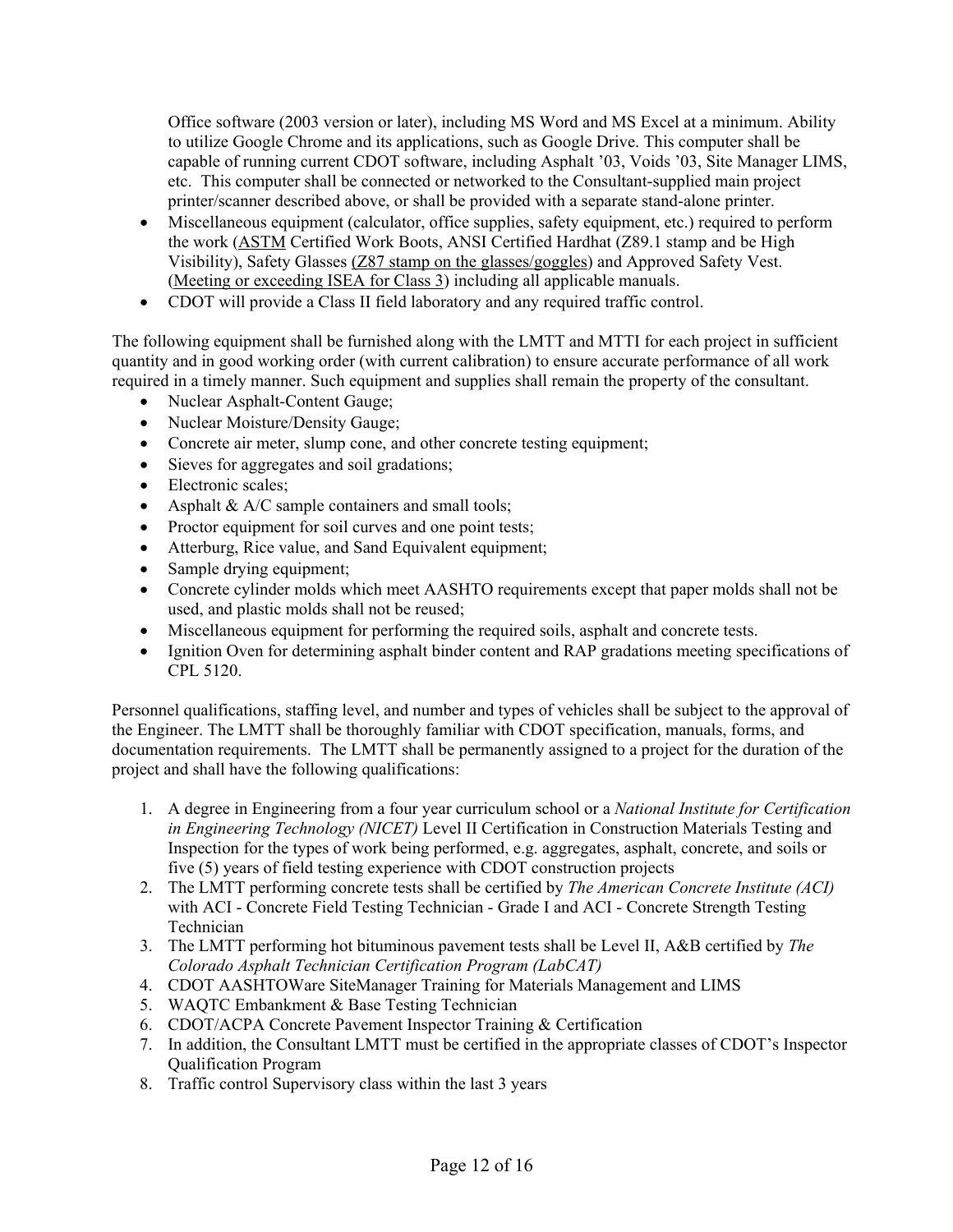The MTTI shall demonstrate knowledge of heavy civil construction experience. The MTTI shall be permanently assigned to a project for the duration of the project and shall have the following qualifications:

- 1. Two (2) years of field testing experience with CDOT construction projects or three (3) years of field testing experience with heavy civil construction projects
- 2. The MTTI performing concrete tests shall be certified by *The American Concrete Institute (ACI)* with ACI - Concrete Field Testing Technician - Grade I
- 3. The MTTI performing hot bituminous pavement tests shall be Level II, A&B certified by *The Colorado Asphalt Technician Certification Program (LabCAT)*
- 4. WAQTC Embankment & Base Testing Technician
- 5. CDOT/ACPA Concrete Pavement Inspector Training & Certification

A copy of work experience and proof of Certification, Degree, and/or License shall be provided to the CDOT Project Engineer before work begins. Personnel provided by the consultant who do not meet all of the specified requirements, or who fail to perform their work in an acceptable manner, shall be removed from the project when determined and directed by the CDOT Project Engineer.

#### **Documentation**

The LMTT and MTTI shall maintain a daily diary for each day the LMTT and MTTI performs work on the project. The LMTT and MTTI shall use CDOT's automated Form 103a - Project Diary, or other form directed by the Engineer. The contents of the diary shall be brief and accurate statements of progress and conditions encountered during the prosecution of the work, and sketches as needed for clarification and documentation. Editorial comments are not to be incorporated in the diaries or on any written correspondence applicable to the project. A copy of the daily diary shall be available to the CDOT Project Engineer at the end of each workday.

Test results and sample submittals transmitted to CDOT's Region or Central Laboratory shall be recorded on appropriate CDOT Forms. The LMTT and MTTI may use CDOT worksheets or worksheets approved by the CDOT Project Engineer. CDOT Forms and worksheets are available through the CDOT Project Engineer.

The LMTT shall furnish the CDOT Project Engineer with original copies of all worksheets and test results on a daily basis. The LMTT shall also keep the CDOT Form 626 up to date at all times and provide copies of this form to the CDOT Project Engineer within 12 hours. The CDOT Project Engineer shall be informed immediately of any non-specification material. At the discretion of the CDOT Project Engineer, the MTT may also be required to provide the CDOT Form 626 to the contractor within 12 hours for any nonspecification material.

The LMTT shall provide all correspondence and applicable CDOT forms to the CDOT Project Engineer or his authorized representative for review and signature.

The LMTT and MTTI shall also be capable of performing project inspection duties as necessary, during periods of high inspection demand or low material testing demand or a combination thereof.

#### **Assurance Sampling and Testing**

The MTT shall coordinate the schedule of the Independent Assurance Tests (IAT) for the project with the Region Materials Section in accordance with the CDOT Form 379. Advance notice of 48 hours is required for proper coordination.

#### **Submittal of Final Documentation**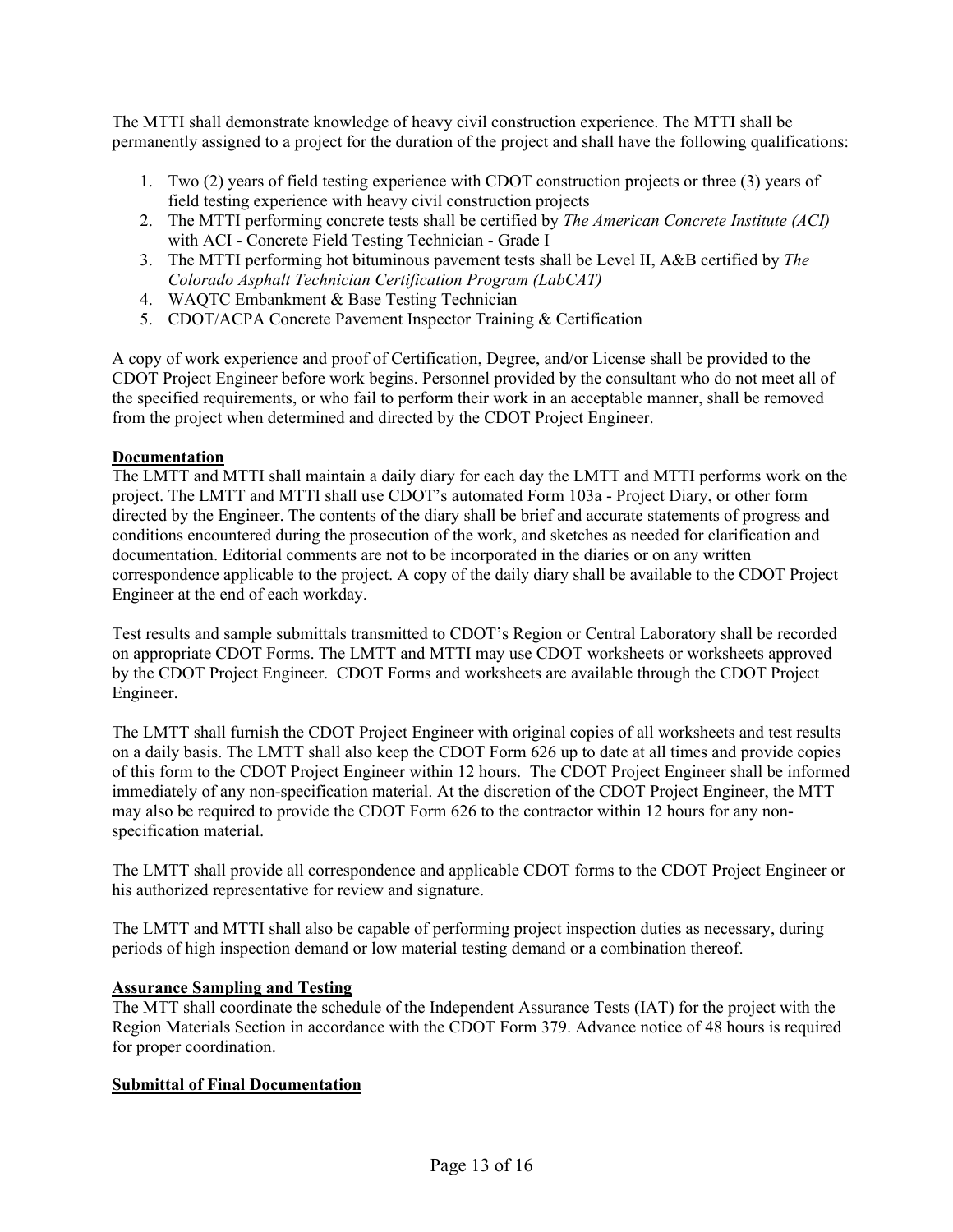Final documentation shall be submitted to the CDOT Project Engineer within 30 working days after completion of all work. A completed CDOT Form 250 shall be submitted to the CDOT Project Engineer 10 days after the consultant has been notified of final quantities. Failure to submit final documentation as required will result in withholding of consultant payments.

## **Consultant Scheduling Specialist Requirements**

## **General Work Description**

The Scheduling Specialist shall be responsible for analyzing the contractor's schedule in accordance with the requirements of the construction contract on CDOT's behalf. The Contractor's progress schedule along with the weekly three-week "look ahead" schedule will be reviewed on a weekly basis. In addition, the Consultant CPM Schedule Expert will provide scheduling support to the project and the Project Engineer as needed. At a minimum the Consultant CPM Schedule Expert will be expected to:

- Review the Contractor's accepted as-planned schedule, schedule updates, and method statements for compliance with contract requirements.
- Provide initial schedule review including durations, logic, sequencing, and methods statements. Provide written comments and recommendation to Project Engineer.
- Review complete project schedule submitted by contractor and provide written comments and recommendation to Project Engineer.
- Re-review complete project baseline schedule. Provide written comments and recommendation to Project Engineer.
- Review proposed activities, durations, and logic resulting from changes for the purposes of establishing a new baseline schedule.
- Review monthly project schedule updates.
- Assemble and review as-built data and review as-built schedules.
- Perform a schedule delay analysis and determine the amount of Contractor and/or CDOT excusable delays.
- Prepare schedule reports and exhibits to assist in evaluation of schedule delays and remaining asplanned work.
- Provide ongoing schedule review and evaluation support through project completion.
- If needed, assist the project team assemble the data needed to create an as-built schedule

The Consultant CPM Schedule Expert shall be permanently assigned to the project for the duration of the project and shall have the following qualifications:

- Proficiency in latest versions of Primavera and MS Project.
- Consultant CPM Schedule Expert Five (5) years of overall experience in highway construction, and a minimum of three DOT projects with a minimum construction cost of \$20 million, which were performed in accordance with Standard Specification 108.03 and a certified Planning & Scheduling Professional (AACE International PSP Certification).

Additional Software & Equipment Required:

The following equipment shall be furnished along with the Consultant CPM Schedule Expert in sufficient quantity and in good working order: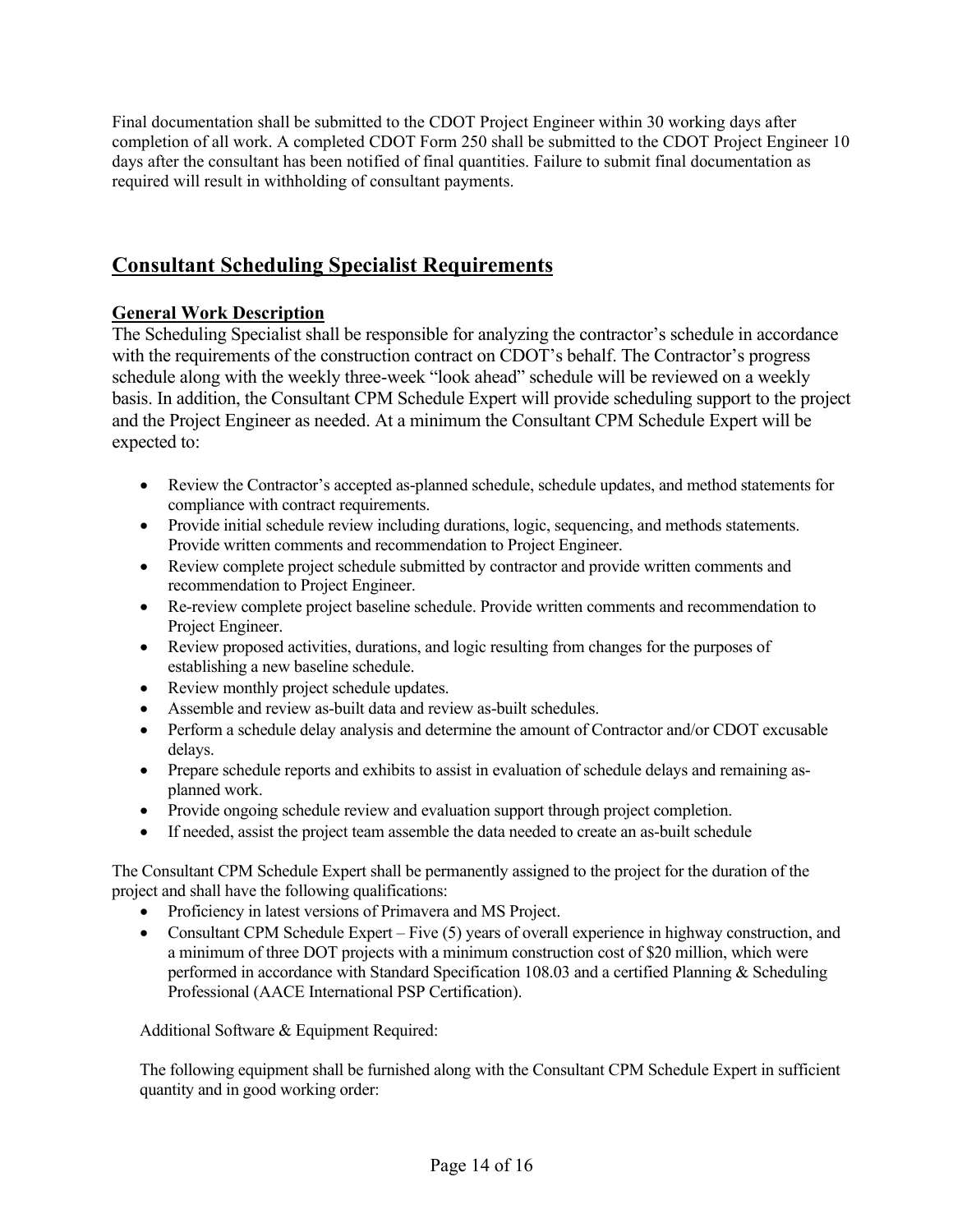- A cellular smartphone.
- A computer with networking capability sufficient for accessing internet email through a projectsupplied internet-service provider. This computer shall be loaded with MS Office software (2016 version or later), including MS Word, MS Excel and MS Project at a minimum, the latest version of Primavera Professional Project Management Software. This computer shall be connected or networked to the Consultant-supplied main project printer/scanner described above, or shall be provided with a separate stand-alone printer.

## **Consultant Safety Critical Engineer Requirements**

### **General Work Description**

- Review the Contractor's safety critical work plans, method statements, procedures, etc. for compliance with contract requirements. Provide a written report of each work item to the engineer, with comments and a recommendation to approve, reject/revise/resubmit, or accept with comments.
- Participate in pre-construction meetings for safety critical work items (such as pre-bridge demo, pregirder erection, etc.). Assist CDOT in maintaining full-compliance with CDOT policies and procedures and contractual compliance.
- Participate in on-site inspection activities associated with safety critical work items (such as bridge demo, girder erection, etc.). Assist CDOT in maintaining full-compliance with CDOT policies and procedures and contractual compliance.
- Assist and review safety critical elements of a special nature requirements, policies, procedures, etc.
- Assist the Engineer in any other areas or special requests.
- Maintain documentation of all safety critical work, analysis, comments, reviews, documentation, etc.
- Be able to attend meetings, give presentations, provide input and comments as requested.

The Consultant Safety Critical Engineer shall be permanently assigned to the project for the duration of the project and shall have the following qualifications:

- The Safety Critical Engineer must be licensed in the State of Colorado.
- Consultant Safety Critical Engineer Ten (10) years of overall experience in highway construction.

A copy of work experience and proof of Certification, Degree, and/or License shall be provided to the CDOT Project Engineer before work begins. Personnel provided by the consultant who do not meet all of the specified requirements, or who fail to perform their work in an acceptable manner, shall be removed from the project when determined and directed by the CDOT Project Engineer.

In addition to the qualifications, requirements set forth above, the following certifications will also be required:

| Class/Certification                    | <b>Consultant Office</b><br>Engineer | <b>Consultant Senior</b><br>Inspector | Consultant<br><b>LMTT</b> | <b>Consultant MTTI</b> |
|----------------------------------------|--------------------------------------|---------------------------------------|---------------------------|------------------------|
| Basic Highway Math                     | $X^*$                                | $X^*$                                 | $X^*$                     | $\mathbf{v} *$         |
| <b>Basic Construction</b><br>Surveying | $X^*$                                | $X^*$                                 | $X^*$                     | $X^*$                  |
| Basic Hwy Plan Reading                 | X *                                  | $\mathrm{Y} \ast$                     | x *                       | y *                    |